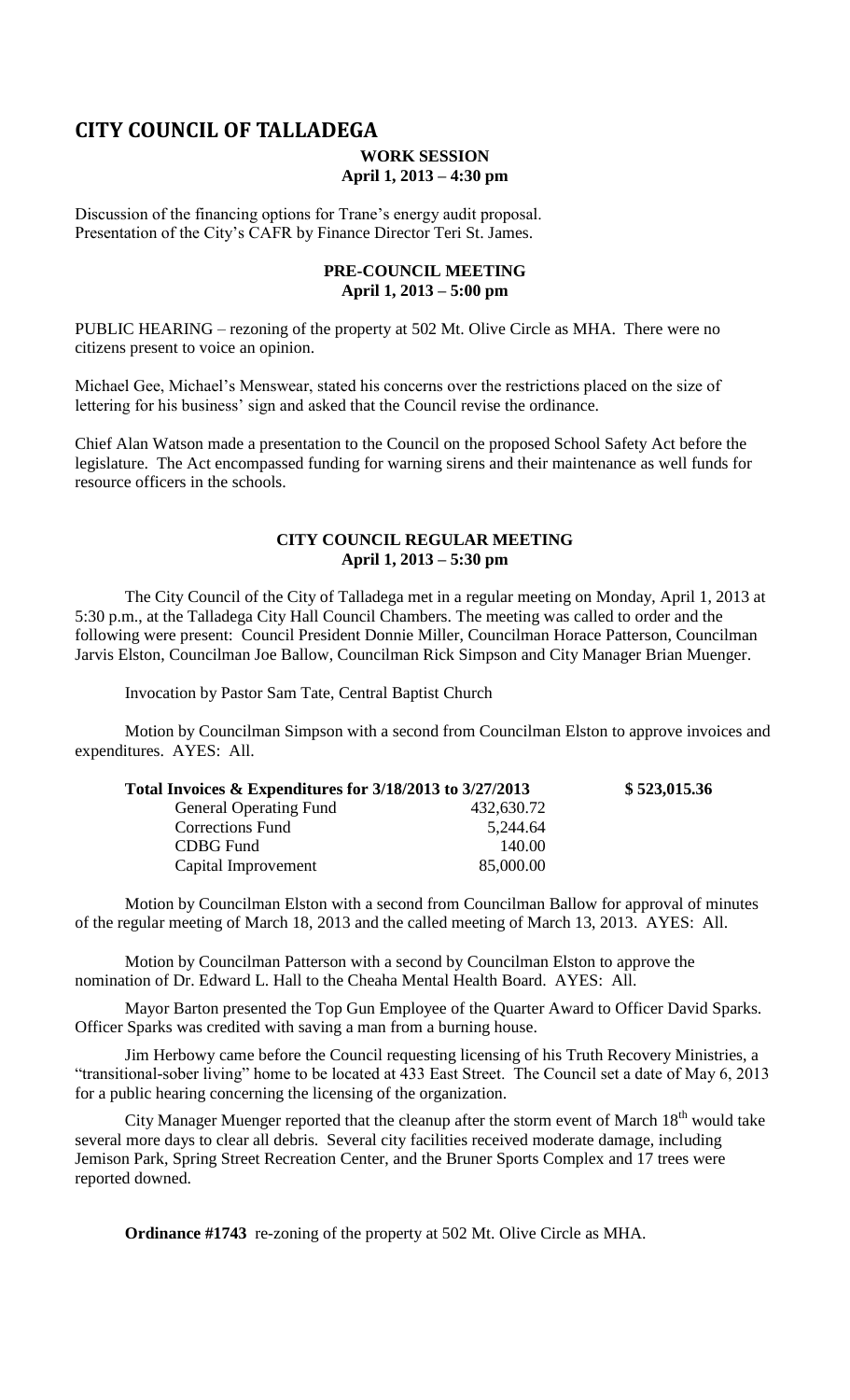Motion by Councilman Patterson with a second by Councilman Simpson for immediate consideration of Ordinance #1743. Roll Call. AYES: All.

Motion by Councilman Patterson with a second from Councilman Elston for reading of the heading only of Ordinance #1743. Roll Call. AYES: All.

AN ORDINANCE AMENDING ORDINANCE NUMBER 1120, AS AMENDED BY ORDINANCES HERETOFORE ADOPTED, SAID ORDINANCE, AND THE AMENDMENTS RELATED THERETO, BEING ENTITLED "TALLADEGA, ALABAMA, ZONING ORDINANCE", AS FOLLOWS, AND IN NO OTHER PARTICULARS

Motion by Councilman Elston with a second by Councilman Ballow for approval of Ordinance #1743. Roll Call. AYES: All.

**Resolution #2772** supporting the School Safety Act

Motion by Councilman Patterson with a second by Councilman Elston for approval of Resolution #2772. Roll Call. AYES: All.

**Resolution #2773** placing a demolition lien on 108 Jackson Street

Motion by Councilman Elston with a second by Councilman Patterson for approval of Resolution #2773. Roll Call. AYES: All.

**Resolution #2774** approving a contract with Tag Grinding Services for the removal of two structures at the corner of Court and Coosa Street for a total cost of \$38,000.

Motion by Councilman Elston with a second by Councilman Patterson for approval of Resolution #2774. Roll Call. AYES: All.

**Resolution #2775** approval of City Employee's Internet and Computer Use Policy.

Motion by Councilman Elston with a second by Councilman Ballow for approval of Resolution #2775. Roll Call. AYES: All.

**Resolution #2776** contract with Neel-Schaffer Engineering for bridge design services to include environmental, geotechnical, survey and plan generation for two bridges (West Street and Coosa Street) not to exceed \$130,683.00.

Motion by Councilman Elston with a second by Councilman Patterson for approval of Resolution #2776. Roll Call. AYES: All.

**Resolution #2777** surplusing of two emergency light bars from the Police Department and their donation to the Talladega Rescue Squad.

**Resolution #2778** surplusing of five backhoes from the Public Works and Water Department.

**Resolution #2779** approving purchase of five John Deere backhoes for the Public Works and Water Department from Warrior Tractor for a total cost of \$389,880.00.

Motion by Councilman Patterson with a second by Councilman Elston for approval of Resolutions #2777-2779. Roll Call. AYES: All.

Motion by Councilman Elston with a second by Councilman Ballow to approve invoices and expenditures for the Water Department. AYES: All.

**Water Department Expenditures for 3/21/2013 to 3/27/2013 \$ 131,819.29** Operations Fund 131,819.29

**Resolution #2780** surplusing of a wrecked 1988 dump truck from the Water Department.

**Resolution #2781** approving the purchase of a dump truck from the State Bid Contract with the chassis from Southland International Trucks Inc. for a cost of \$69,070.44 and the heavy duty dump body from Warren Truck and Trailer for \$11,490.00.

Motion by Councilman Elston with a second by Councilman Patterson for approval of Resolutions #2780-2781. Roll Call. AYES: All.